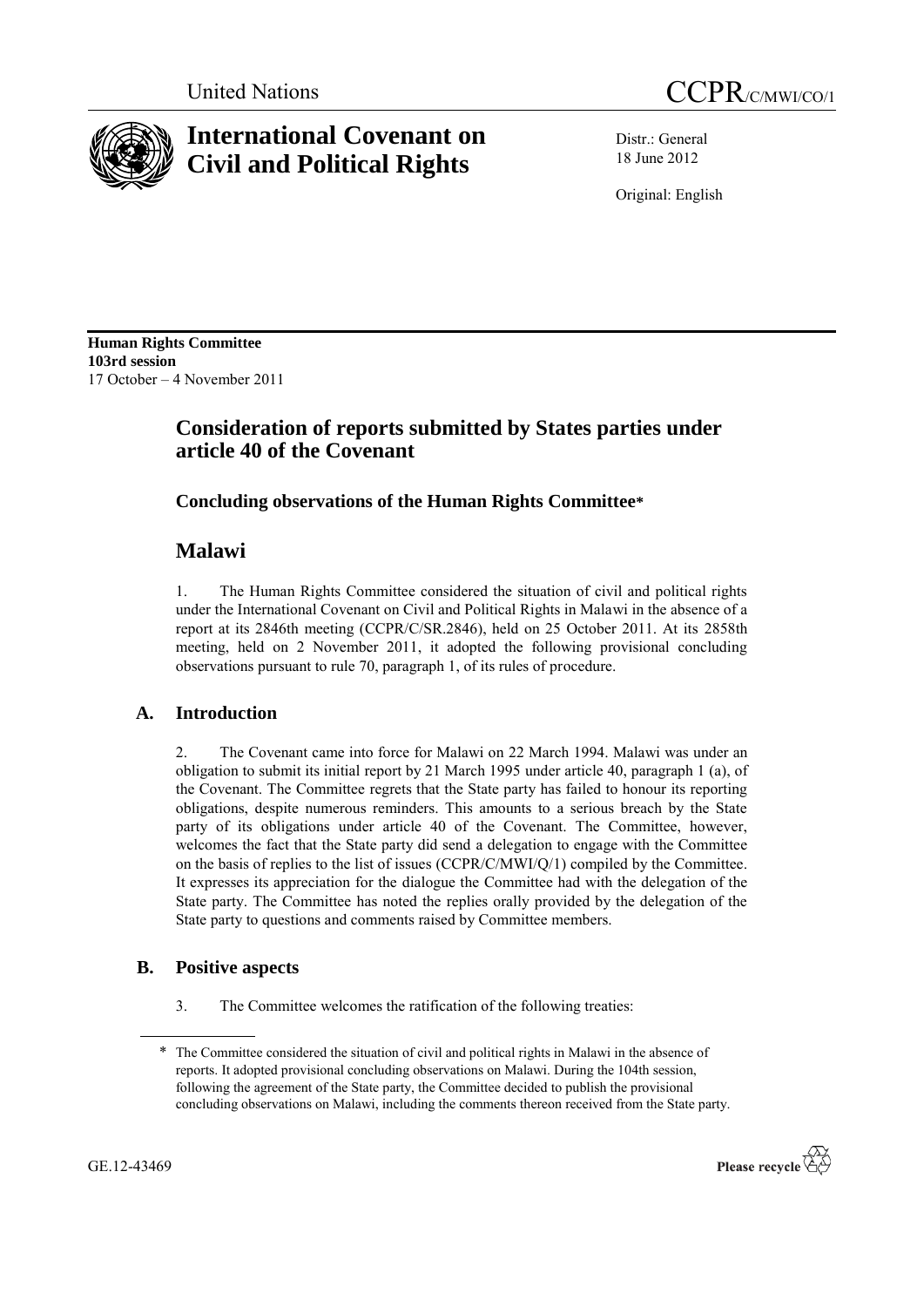(a) The International Convention on the Elimination of All Forms of Racial Discrimination, on 11 June 1996;

(b) The International Covenant on Economic, Social and Cultural Rights, on 22 December 1993;

(c) The Convention on the Elimination of All Forms of Discrimination against Women, on 12 March 1987;

(d) The Convention against Torture and Other Cruel, Inhuman or Degrading Treatment or Punishment, on 11 June 1996;

(e) The Convention on the Rights of the Child, on 2 January 1991;

(f) The Optional Protocol to the Convention on the Rights of the Child on the involvement of children in armed conflict, on 21 September 2010;

(g) The Optional Protocol to the Convention on the Rights of the Child on the sale of children, child prostitution and child pornography, on 7 October 2009;

(h) The Convention of the Rights of Persons with Disabilities, on 27 August 2009.

4. The Committee takes note of:

(a) The commitment by the State party to submit its initial report under the Covenant by 31 March 2012;

(b) The appointment of the Independent Commission to enquire into the arrests, killings and ill-treatment of persons during the July 2011 demonstrations.

## **C. Principal subjects of concern and provisional observations**

5. While welcoming the establishment of the Malawi Human Rights Commission (MHRC) through the Constitution, the Committee is concerned about the guarantee securing the independence of the members of the Commission and about the sufficiency of the financial and human resources required to enable the Commission to fulfil its mandate. The Committee is also concerned about information according to which recommendations made by the Commission are not always implemented by the State party (art. 2).

**The State party should strengthen its efforts to ensure that the MHRC enjoys independence and is afforded the necessary resources to be able to effectively implement its mandate in full compliance with the principles relating to the status of national institutions for the promotion and protection of human rights (Paris Principles). The State party should also take necessary measures to effectively implement the recommendations made by the Commission.** 

**Response:** The Government of Malawi is committed to ensure that the Human Rights Commission effectively carries out its constitutional and statutory mandate. In that regard all resources will be made available to the Commission to ensure its effectiveness.

6. While noting the replies provided by the State party according to which the provisions of the Covenant can be referred to by domestic courts and tribunals when interpreting the Constitution, the Committee is concerned that the Covenant cannot be directly invoked before courts and tribunals. It is also concerned that the provisions of the Covenant are not all fully incorporated in the legislation of the State party, despite its dualist system (art. 2).

**The State party should ensure the full implementation of the Covenant in its domestic law. The State party should also take appropriate measures to raise awareness of the**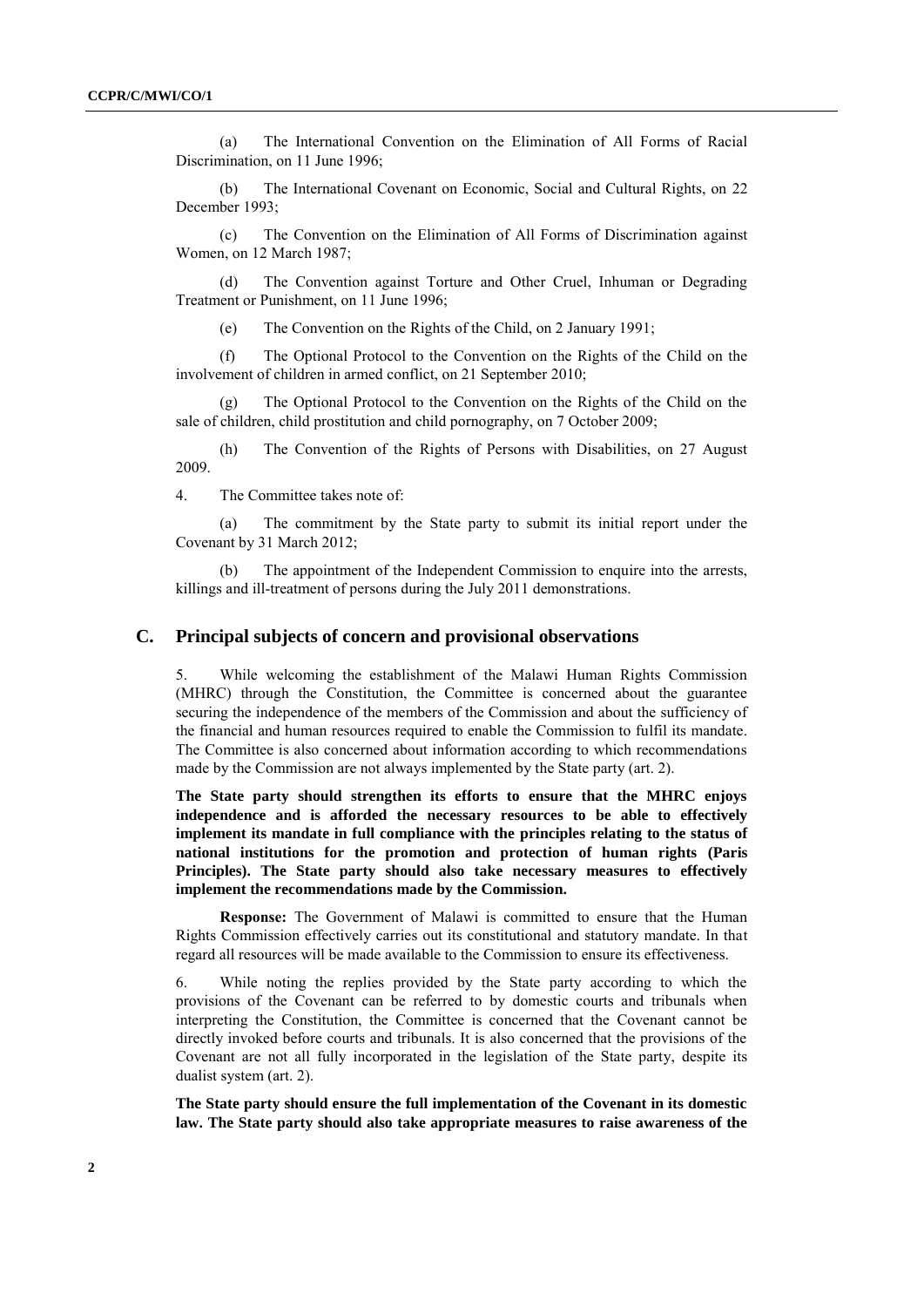#### **Covenant among judges, lawyers and prosecutors to ensure that its provisions can be invoked before and taken into account by national courts and tribunals.**

**Response:** Malawi will continue to ensure that key actors are aware of the Covenant. In terms of the Covenant being directly invoked by domestic courts, it would like to emphasize that the Covenant is frequently referred to in domestic cases. Its direct application is currently not possible, as that will require legislation which is not yet being considered. Courts of law are expected under the Constitution of the Republic of Malawi to have regard to acceptable norms of international law in its interpretation of the Constitution.

7. The Committee is concerned about allegations regarding reported cases of violence and discrimination against people engaging in same-sex relationships in the State party, as well as allegations of incitement to violence against them by some public officials and authorities, despite section 20 of the Constitution, which guarantees equality of persons and prohibits discrimination. The Committee is also concerned about sections 153 and 156 of the Penal Code, which criminalize homosexuality, and about the new amendment to the Penal Code, section 137A, which also criminalizes same-sex relationships between women (arts. 2, 3 and 26).

**The State party should amend its Penal Code to decriminalize homosexuality between adults of both sexes, and conduct awareness-raising campaigns to educate the population on this issue. The State party should also take appropriate steps to protect persons engaged in same-sex consensual relationships against discrimination and violence on the basis of their sexual orientation, and ensure that public officials and public authorities refrain from using language that may encourage hatred and violence against them. In this regard, the State party should prosecute persons allegedly responsible for such acts of discrimination and violence, and punish those who are convicted.** 

**Response**: The Government of Malawi has referred to the Law Commission for review of all legislation referred to above. The review process will be thorough and consultative. The Malawi Law Commission is an independent body and its recommendations are seriously considered by the Government of Malawi.

8. While noting the adoption of the Deceased Estates (Wills, Inheritance and Protection) Act in July 2011, the Committee is concerned that some practices that violate women's rights continue to exist in the State party, in particular the appropriation of property from widows, the practice known as "sexual cleansing" and the practice of widows being considered part of the "inheritance" by their brother-in-law or other male relatives (arts. 2, 3, 23 and 24).

**The State party should take appropriate measures to put an end to such practices and protect the equal rights of women, in particular widows. The State party should also prosecute persons allegedly responsible for such practices, and punish those who are convicted. Furthermore, the State party should expedite the consideration and the adoption of the Marriage and Divorce Family Relations Bill, which is currently being considered by the Cabinet, as well as the Gender Equality Bill, which is currently being examined by the Law Commission, and ensure that they are in compliance with the Covenant.** 

**Response:** It is hoped the Marriage, Divorce and Family Relations Bill and the Gender Equality Bill will be considered by Parliament shortly.

9. The Committee expresses concern at reports that domestic violence, in particular violence against women, is prevalent in the State party, while noting efforts undertaken by the State party to combat it. The Committee is also concerned that spousal rape has not yet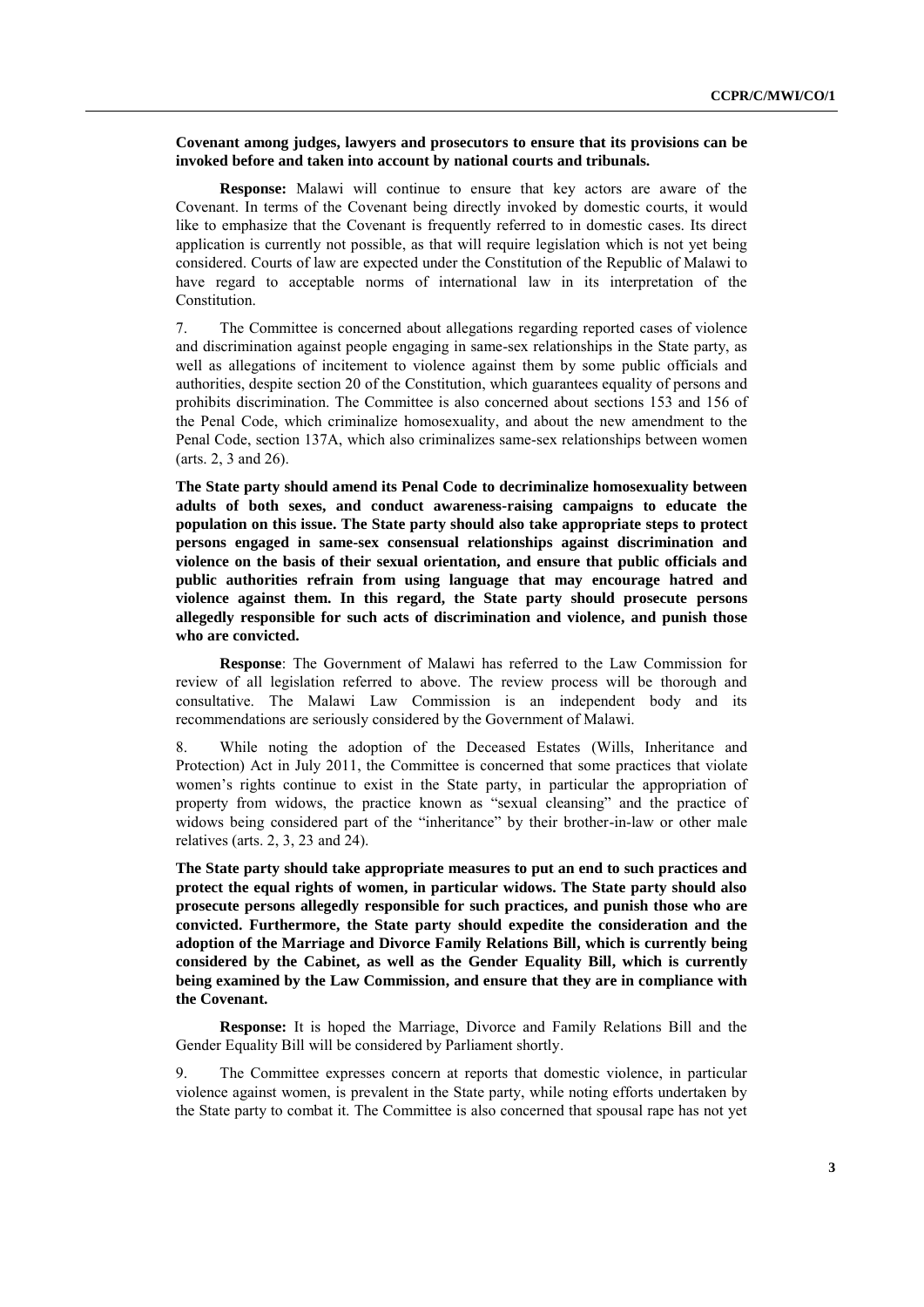been explicitly prohibited in the legislation of State party. The Committee is further concerned about the lack of information on the concrete results achieved by various programmes and initiatives carried out by the Department of Gender Affairs in the Ministry of Gender, Child and Community Development (arts. 3, 7 and 23).

**The State party should explicitly criminalize spousal rape in its Penal Code. The State party should also firmly combat domestic violence, in particular violence against women, by applying and continuing to promote the Prevention of Domestic Violence Act, by investigating such cases, prosecuting those responsible and, in particular, by training law enforcement officials to detect and deal with domestic violence. The State party should further strengthen its awareness-raising campaigns on the negative effects of domestic violence and constantly evaluate its programmes and initiatives. It should offer adequate protection to victims, in particular by strengthening the Victim Support Units within police settings, and ensure that women who are victims can complain without fear of reprisals.** 

**Response**: Malawi is firmly committed to combating domestic violence, as evidenced by the passing of the Prevention of Domestic Violence Act. With assistance from the Department for International Development of the United Kingdom of Great Britain and Northern Ireland, a programme to review the effectiveness of prosecution of domestic violence cases will commence soon.

10. While noting that the State party has adopted a moratorium on the application of the death penalty, the Committee regrets that the State party has neither ratified the Second Optional Protocol to the Covenant nor abolished the death penalty. While also noting explanations provided by the delegation of the State party, the Committee is concerned that, despite the decision of the Constitutional Court (*Kafantayeni v Attorney General*) on the unconstitutionality of the mandatory death penalty for murder, as still prescribed by sections 209 and 210 of the Penal Code, some courts and tribunals continue in practice to impose the death penalty (art. 6).

#### **The State party should amend its Penal Code so as to abolish the death penalty. The State party should also ratify the Second Optional Protocol to the Covenant.**

**Response:** Malawi wishes to emphasize that it currently retains the death penalty, which is not illegal under international law. In that regard it urges the Committee to note that the death penalty is no longer mandatory in certain cases, such as murder or treason, as was the case previously. The Government views this as significant progress.

11. The Committee is concerned at allegations according to which torture is widespread in the State party and sometimes leads to the death of detainees in police custody. The Committee is also concerned about the reported excessive use of force by police officers during arrests and about the fact that some detainees are subjected to torture and cruel, inhuman or degrading treatment (arts. 6 and 7).

**The State party should adopt comprehensive and adequate measures to effectively combat torture and excessive use of force by police officers. The State party should also conduct investigations on all alleged cases of torture and deaths in police custody, prosecute persons who are allegedly responsible, punish those who are convicted with adequate sanctions, and adequately compensate victims. It should further continue to train police officers and other law enforcement officials on the Covenant, particularly on provisions relating to the prohibition of torture.** 

**Response:** Malawi is deeply concerned about incidents of torture and use of excessive force. Measures taken to combat this include the amendment of the Police Act to establish the Independent Complaints Commission with powers to investigate cases of torture or deaths in police custody. In addition every reported case of torture is being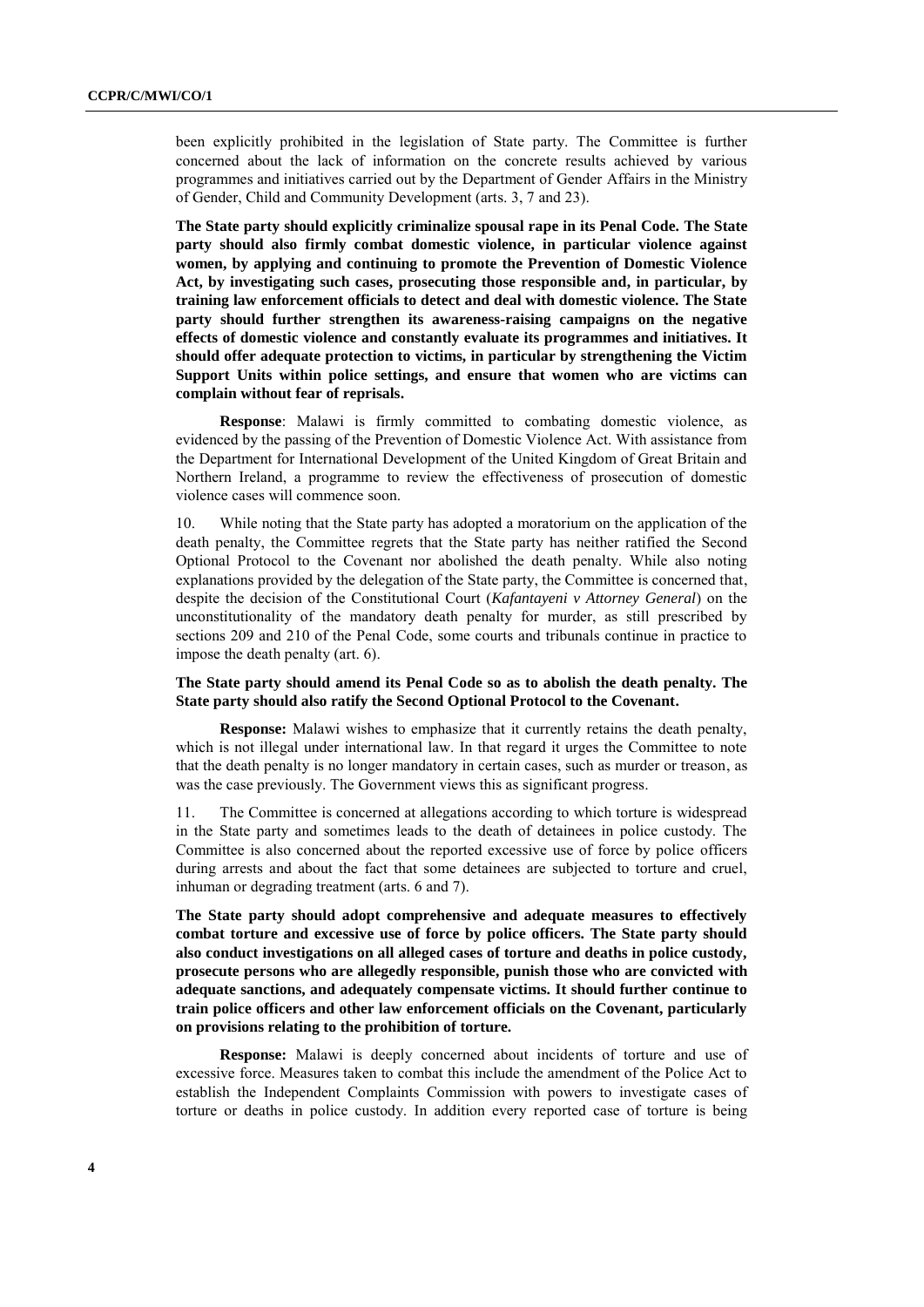investigated. Malawi will provide more detailed statistics in this respect in subsequent dialogue with the Committee.

12. The Committee is concerned about information provided by the State party according to which about 1,200 detainees are under pretrial detention, many of them for long periods. The Committee is also concerned about the backlog of cases to be handled by national courts and tribunals, including those on appeal. The Committee is further concerned that legal assistance is not accessible to all litigants and that the number of judges, magistrates and lawyers remain insufficient in the State party (arts. 7, 10 and 14).

**The State party should strengthen the measures aimed at expediting all cases before national courts and tribunals, so as to avoid long periods of pretrial detention. In that regard, the State party should ensure that persons whose detentions are extended by a decision of a tribunal or a court are legally assisted. The State party should consider also using alternative measures of detention for pretrial detainees. It should further take adequate measures to train judges, magistrates and lawyers in a sufficient number to allow all complainants access to justice.**

**Response:** Malawi has taken significant measures to avoid long periods of pretrial detention. This includes the enactment of specific pretrial custody time limits, the launch of diversion and mediation projects, the use of camp courts, and the use of alternative sentences such as community service.

13. The Committee expresses concern at reports of deplorable conditions of detention in prisons, including a high rate of overcrowding and reported deaths of detainees due to the poor health-care system (art. 10).

**The State party should, as matter of urgency, enhance its efforts to improve the conditions of detention in its prisons, in particular measures to overcome the high rate of overcrowding and to provide sentences alternative to imprisonment. The State party should also investigate deaths reported in prisons and improve the health-care system. It should further train prison officers and facilitate complaints from detainees about their conditions of detention, investigate and prosecute persons allegedly responsible for such violations, and punish those who are convicted.** 

**Response:** Following a High Court decision in *Masangano v. Attorney General*, the Government is aware of its obligations to ensure that prison conditions improve. This has resulted in improvements in the quality of food for prisoners, and plans to build new and purpose-built prisons. With assistance from the European Union, training sessions with prison staff have commenced to ensure that staff are aware of the legal obligations with respect to treatment of prisoners.

14. The Committee is concerned about allegations according to which searches without a warrant are common in the State party (art. 17).

**The State party should take all necessary measures to repeal the 2010 amendment to the Police Act, which expands the authorization of searches without warrant, in order to prevent arbitrary searches and interference with liberty and privacy.** 

**Response:** Section 35 of the Police Act which allows police has been referred to the Law Commission for review.

15. The Committee is concerned about trafficking in persons, in particular of minors for sexual exploitation or child labour purposes, which allegedly remains common in the State party. The Committee is also concerned about the lack of comprehensive information on this issue, and statistical data on the number of persons concerned, as well as about the number of persons prosecuted and convicted. It is further concerned about the lacuna on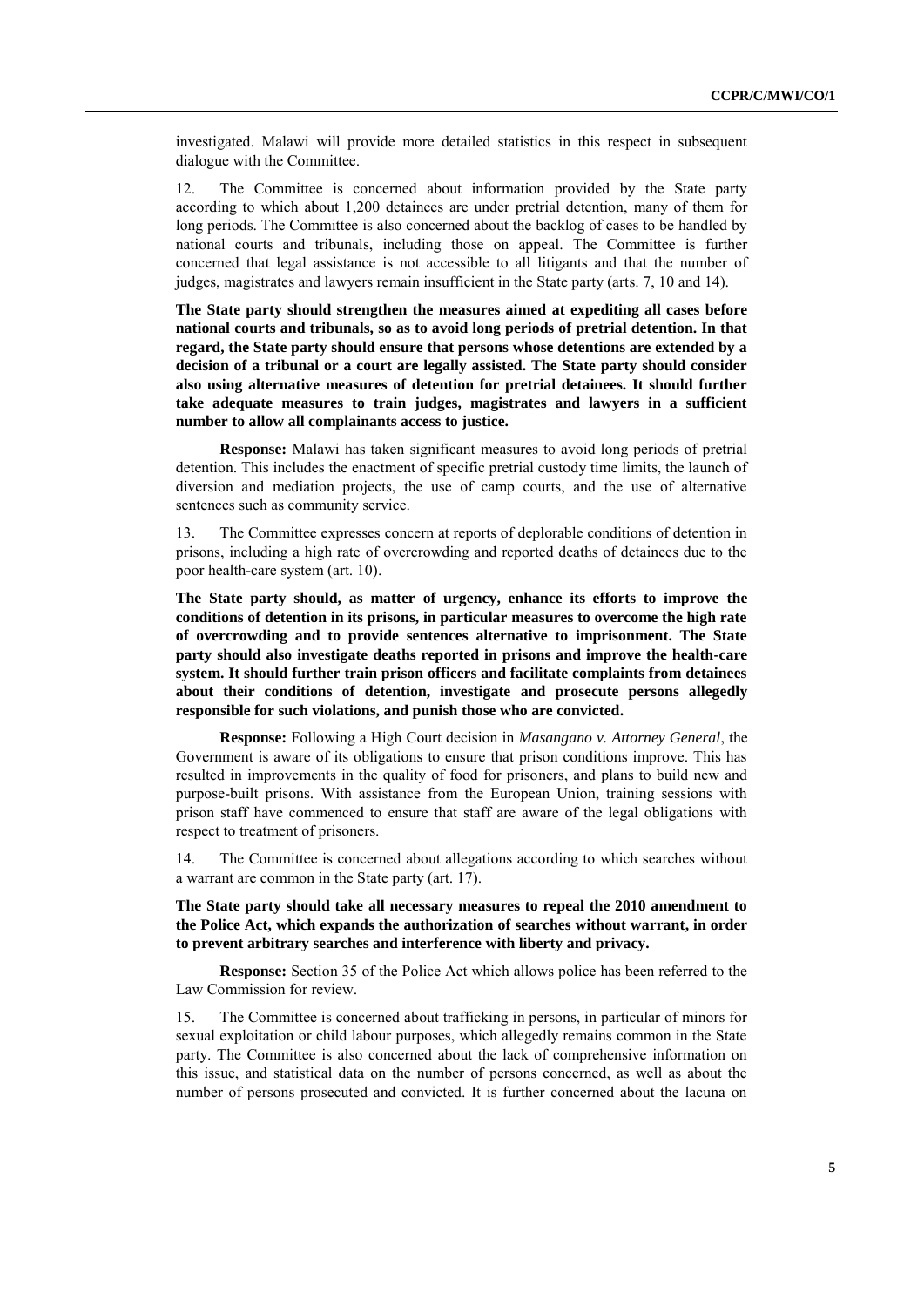trafficking in the Penal Code with regard to women, child prostitution and trafficking for forced labour (arts. 3, 7, 8 and 24).

**The State party should strengthen its efforts to eliminate trafficking in persons, in particular of women, girls and boys, for sexual exploitation and child labour. The State party should also prosecute all persons allegedly responsible, and punish those who are convicted. It should continue to train law enforcement officials and immigration officers and offer protection and rehabilitation to victims, and enhance its cooperation with neighbouring countries. The State party should pursue its campaigns to raise awareness among the population regarding the negative effects of trafficking. It should amend the Penal Code to prevent trafficking of women, child prostitution and trafficking for forced labour.** 

**Response:** Malawi has drafted an anti-trafficking bill which will be considered by Parliament soon.

16. The Committee is concerned at reports that freedom of opinion and expression is threatened in the State party, in particular at reports that journalists and human rights defenders cannot express their views, including by criticizing the authorities, without fear of reprisals consisting of arrests, ill-treatment, harassment and prosecution. The Committee is also concerned about the banning of newspapers (art. 19).

**The State party should, as a matter of urgency, effectively guarantee the freedoms of opinion and expression in the State party. In that regard, the State party should consider repealing the provisions of the Penal Code that empower the Minister of Information to ban newspapers; ensure that journalists and human rights defenders can freely express their opinions without any fear; investigate and prosecute persons responsible for arrests and threats against them, and punish those who are convicted; and adequately compensate victims. The Committee draws the attention of the State party to its general comment No. 34 (2011) on the freedoms of opinion and expression.**

**Response:** Malawi is very committed to ensuring that its people fully enjoy the freedoms of expression and opinion.

17. While taking note of information provided by the delegation of the State party, the Committee is concerned that the freedom of assembly and association is not always effectively guaranteed, in particular as evidenced by refusals to authorize peaceful demonstrations. The Committee is also concerned about allegations of arrests, killings and ill-treatment having occurred in the State party during the demonstrations of July 2011 (arts. 6, 7, 21 and 22).

**The State party should strengthen its efforts to effectively guarantee the freedom of assembly and association, including by removing obstacles to the right to demonstrate and by applying the 48-hour notification rule. The State party should also investigate and prosecute persons allegedly responsible for arrests, killings and ill-treatment of demonstrators in July 2011, and punish those who are convicted. In this regard, the State party should further provide the Independent Commission, set up to inquire into these events, with sufficient resources to carry out its mandate and implement its recommendations.** 

**Response:** Malawi is committed to ensuring that its people are free to assemble and demonstrate. The Police Act clearly provides for procedures to be followed in that regard. The events of 20 July 2011 are being investigated by a commission of inquiry.

18. The Committee is concerned that corporal punishment still exists in some settings in the State party (arts. 7 and 24).